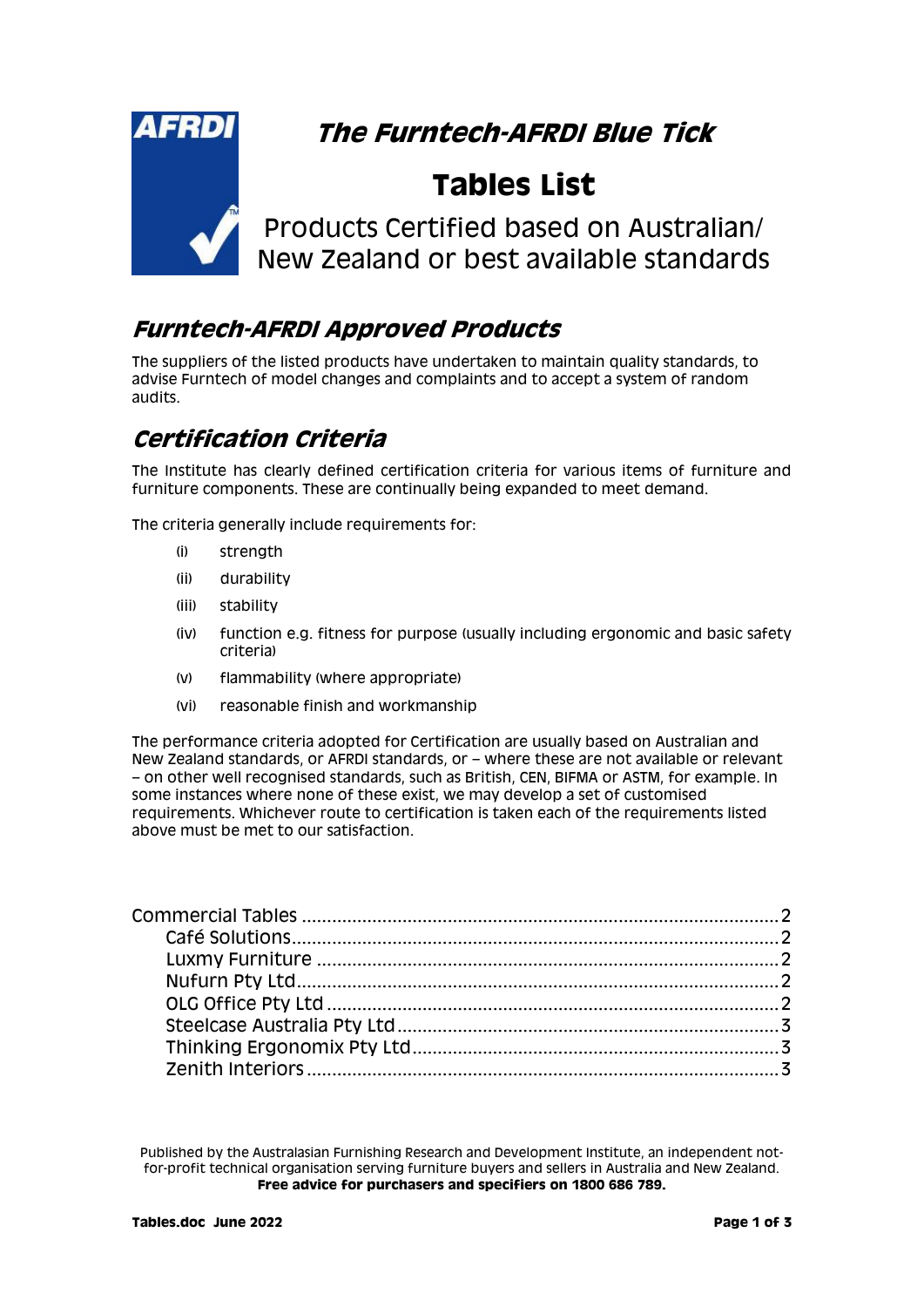### **The Furntech-AFRDI Tables List**

Published by the Australasian Furnishing Research and Development Institute an independent notfor-profit technical organisation serving furniture buyers and sellers in Australia and New Zealand. **Free advice for purchasers and specifiers on 1800 686 789.**

<span id="page-1-3"></span><span id="page-1-2"></span><span id="page-1-1"></span><span id="page-1-0"></span>

| <b>Commercial Tables</b>                                                     |                                                                           |        |                                          |                                               |               |
|------------------------------------------------------------------------------|---------------------------------------------------------------------------|--------|------------------------------------------|-----------------------------------------------|---------------|
| Café Solutions                                                               |                                                                           |        |                                          |                                               |               |
| Phone: (07) 3205 1616                                                        | website: www.cafesolutions.com.au<br>sales@cafesolutions.com.au<br>Email: |        |                                          |                                               |               |
| <b>Product</b>                                                               |                                                                           |        | <b>Standard</b><br><b>Test Level</b>     | <b>Expiry Date of</b><br><b>Certification</b> | Reference No. |
| Isotop and Maxwell Base<br>Table                                             | Certificate                                                               |        | <b>BS EN 15372</b><br>Level <sub>2</sub> | 27/7/24                                       | 15978/1       |
| <b>Luxmy Furniture</b>                                                       |                                                                           |        |                                          |                                               |               |
| Phone: (02) 9795 6011                                                        | website: www.luxmyfurniture.com.au<br>Email:<br>info@luxmy.com.au         |        |                                          |                                               |               |
| <b>Product</b>                                                               |                                                                           |        | <b>Standard</b><br><b>Test Level</b>     | <b>Expiry Date of</b><br><b>Certification</b> | Reference No. |
| Talki Rectangular Table                                                      | Certificate                                                               |        | <b>BS EN 15372</b><br>Level 3            | 12/2/22                                       | 14723/1       |
| <b>Nufurn Pty Ltd</b>                                                        |                                                                           |        |                                          |                                               |               |
| Phone: 1800 650 019                                                          |                                                                           | Email: | Website: www.nufurn.com.au               | marketing@nufurn.com.au                       |               |
| <b>Product</b>                                                               |                                                                           |        | <b>Standard</b><br>Test Level            | <b>Expiry Date of</b><br>Certification        | Reference No. |
| Event Pro-Lite 6ft Trestle<br><b>Folding Table</b><br>W 1830 x D 760 x H 740 | Certificate                                                               |        | <b>BS EN 15372</b><br>Level 3            | 4/6/24                                        | 16021/1       |
| OLG Office Pty Ltd                                                           |                                                                           |        |                                          |                                               |               |
| Phone: (02) 8188 2732                                                        | Website:<br>Email:<br>Kemble.judd@officelinkgroup.com                     |        |                                          |                                               |               |
| <b>Product</b>                                                               |                                                                           |        | <b>Standard</b><br>Test Level            | <b>Expiry Date of</b><br>Certification        | Reference No. |
| <b>Modulus Flip Table</b>                                                    | Certificate                                                               |        | <b>BS EN 15372</b><br>Level 3            | 7/8/24                                        | 16084/1       |

#### **AFRDI Approved Products**

<span id="page-1-4"></span>**The suppliers of the listed products have undertaken to maintain quality standards, to advise Furntech of model changes and complaints, and to accept a system of random audits.**